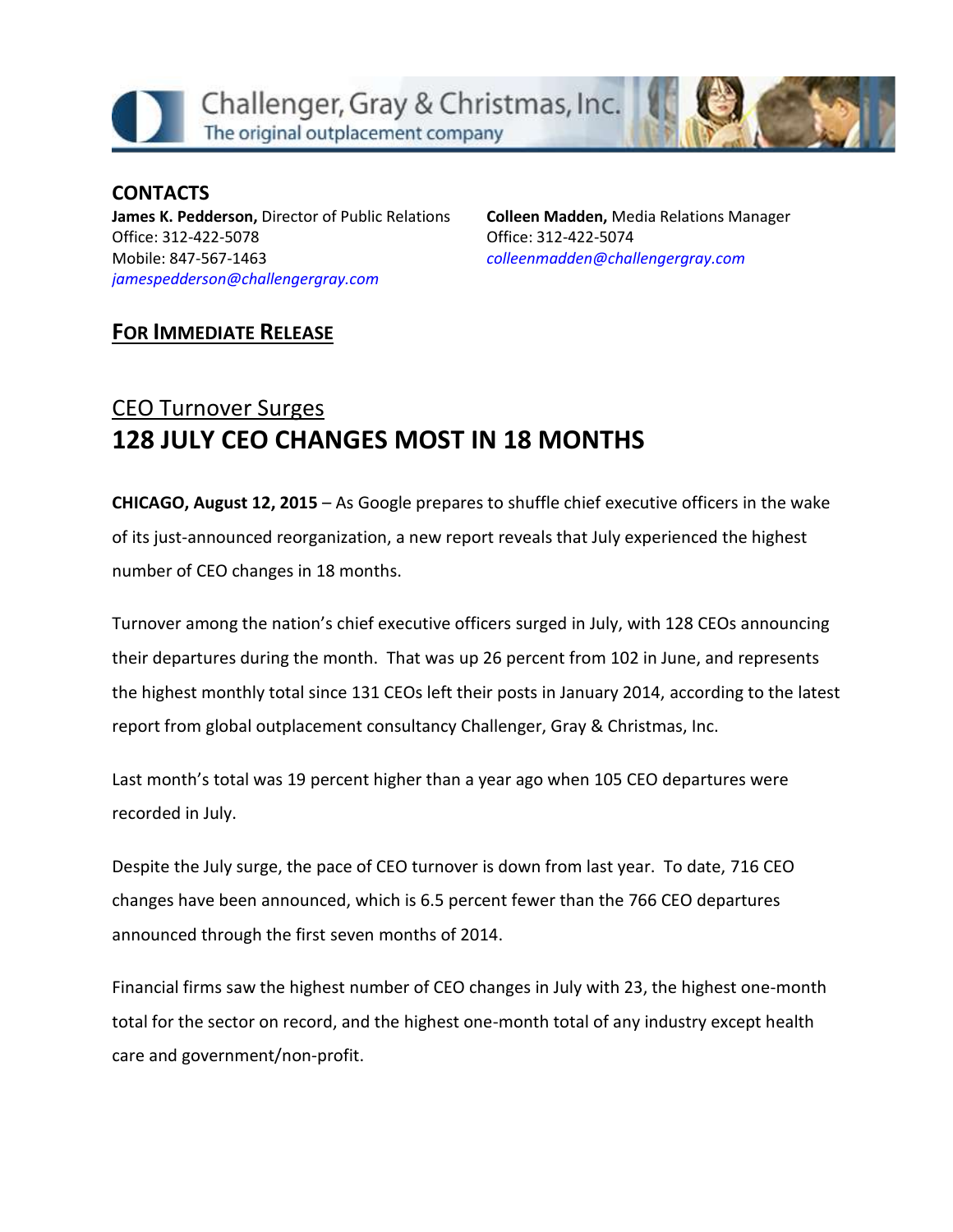Hospitals announced the second highest number of CEO changes in July with 18, followed by government/non-profit agencies and other health care services and products which each saw 11 changes.

California leads all states in terms of CEO departures, with 79 exits announced this year, including 13 in July, the most of any state last month. Missouri followed with 11 announcements in July, making the state's year-to-date total 28. For the year, Texas has 48, New York has 41, and Massachusetts has 40 CEO changes.

The most oft-cited reason for CEO changes last month was resignation, cited in 33 departure announcements. Another 27 CEOs retired during the month, and 27 stepped down into other roles with their companies. Twenty-one found new positions in other companies.

The CEO changes at Google, which see Sundar Pichai take over for Larry Page who moves to the top spot at the newly formed parent company Alphabet, will be included in August tracking.

The tech sector also experienced a notable shake-up in July, as Ellen Pao was forced from her position as CEO of online community Reddit, after just 8 months, amid vocal protestations from the site's users over the dismissal of another executive, as well as the banning of user platforms called subreddits. She was replaced by co-founder Steve Huffman.

Meanwhile, outside of the technology sector, PPG Industries, the world's largest paint manufacturer, announced the planned succession of CEO Charles Bunch by president Michael McGarry. The CEO of AMC Entertainment Gerry Lopez left his post to replace Jim Douglas as CEO of Extended Stay America. Lopez was replaced at AMC by CFO Craig Ramsey.

# # #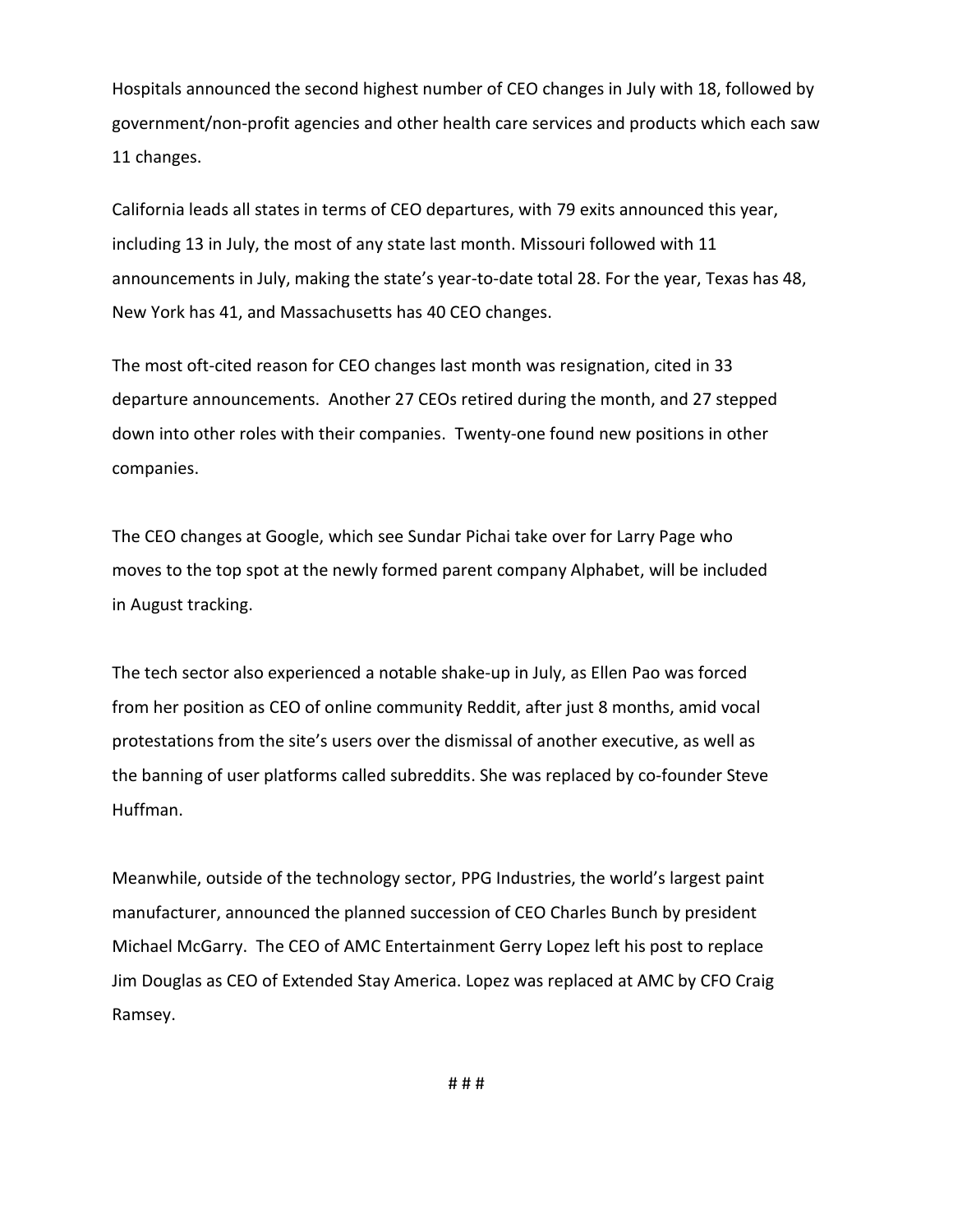

### **CHIEF EXECUTIVE DEPARTURES**

|                 | 2015 | 2014  | 2013  | 2012  | 2011  | 2010  | 2009  | 2008  |
|-----------------|------|-------|-------|-------|-------|-------|-------|-------|
| January         | 110  | 131   | 113   | 123   | 96    | 89    | 113   | 134   |
| <b>February</b> | 94   | 112   | 110   | 104   | 92    | 132   | 82    | 114   |
| <b>March</b>    | 95   | 123   | 86    | 94    | 99    | 119   | 114   | 123   |
| <b>April</b>    | 97   | 94    | 94    | 90    | 103   | 101   | 78    | 112   |
| May             | 90   | 98    | 104   | 99    | 103   | 125   | 115   | 115   |
| June            | 102  | 103   | 94    | 99    | 113   | 107   | 105   | 126   |
| July            | 128  | 105   | 128   | 83    | 104   | 88    | 126   | 124   |
| <b>August</b>   |      | 119   | 113   | 104   | 104   | 95    | 101   | 144   |
| September       |      | 124   | 107   | 95    | 108   | 111   | 105   | 140   |
| <b>October</b>  |      | 122   | 104   | 108   | 91    | 81    | 89    | 125   |
| <b>November</b> |      | 103   | 94    | 112   | 82    | 79    | 94    | 104   |
| <b>December</b> |      | 107   | 99    | 103   | 83    | 107   | 105   | 123   |
| <b>TOTAL</b>    | 716  | 1,341 | 1,246 | 1,214 | 1,178 | 1,234 | 1,227 | 1,484 |

**Copyright 2015 Challenger, Gray & Christmas, Inc.**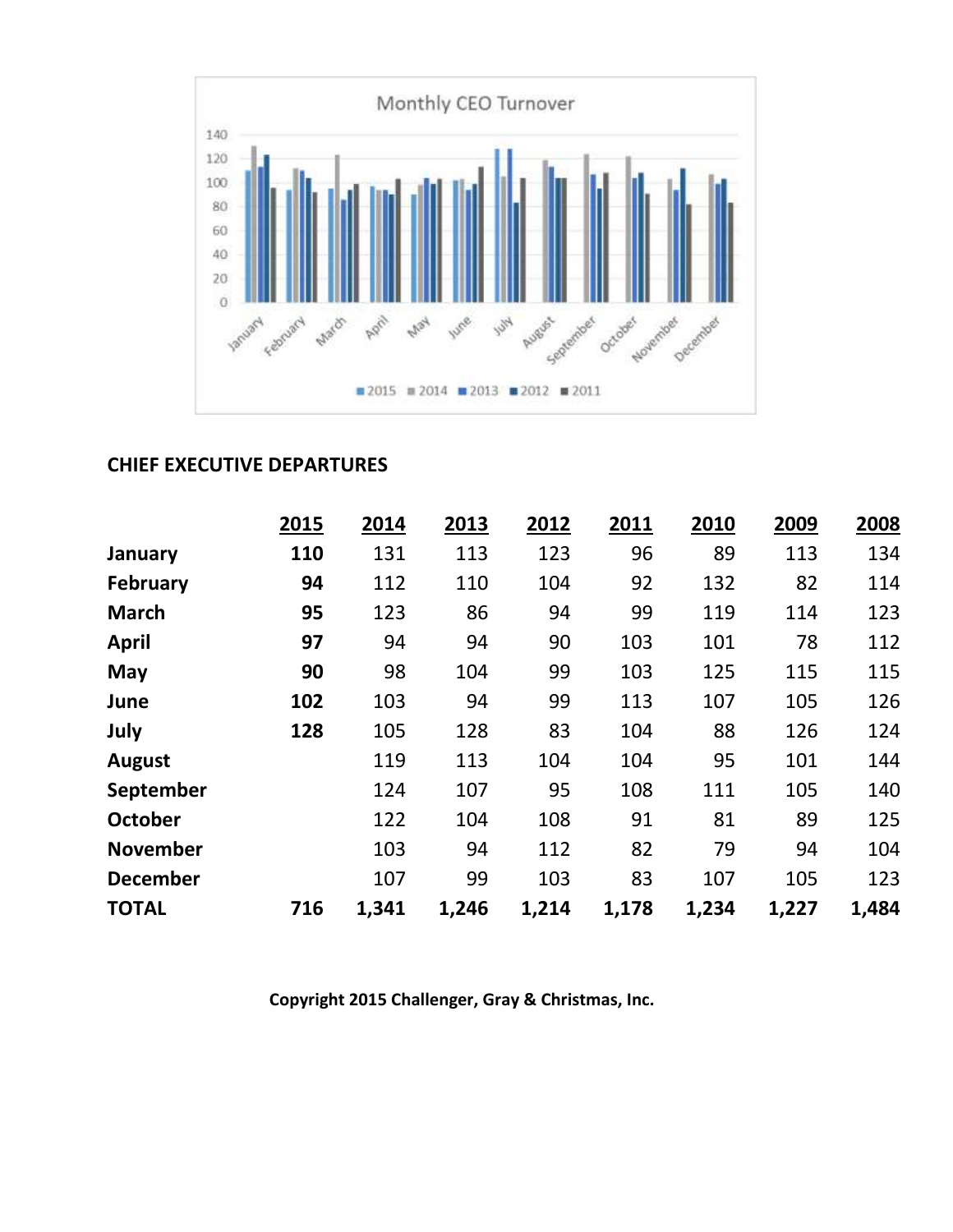#### **CEO DEPARTURES By Industry**

|                              | $14$ -Jul      | 15-Jun         | $15$ -Jul               | <b>YTD 2014</b> | <b>YTD 2015</b> |
|------------------------------|----------------|----------------|-------------------------|-----------------|-----------------|
| Aerospace/Defense            | $\mathbf{1}$   | $\overline{3}$ |                         | 11              | 5               |
| <b>Apparel</b>               | $\mathbf{1}$   | $\mathbf{1}$   | $\overline{\mathbf{3}}$ | 6               | $9$             |
| <b>Automotive</b>            | $\mathbf{1}$   | $\mathbf{1}$   | $\overline{3}$          | 5               | 13              |
| <b>Chemical</b>              |                | $\mathbf{1}$   | $\overline{2}$          | $\overline{2}$  | $\,8\,$         |
| <b>Commodities</b>           |                |                |                         | $\mathbf{1}$    | $\mathbf{1}$    |
| Computer                     | $\overline{7}$ | 10             | 9                       | 75              | 59              |
| <b>Construction</b>          |                | $\overline{2}$ | $\overline{1}$          | 9               | $\,8\,$         |
| <b>Consumer Products</b>     | $\overline{4}$ | 3              | 5                       | 17              | 23              |
| <b>Electronics</b>           | $\overline{4}$ | $\mathbf{1}$   | $\mathbf{1}$            | 16              | $6\,$           |
| <b>Energy</b>                | $\mathbf{1}$   | 5              | 5                       | 17              | 24              |
| Entertainment/Leisure        | $\overline{4}$ | 6              | 8                       | 35              | 36              |
| <b>Financial</b>             | 16             | $\overline{7}$ | 23                      | 84              | 86              |
| Food                         |                | $\overline{4}$ | $\mathbf{1}$            | 13              | 22              |
| <b>Government/Non-Profit</b> | 16             | 16             | 11                      | 118             | 98              |
| <b>Health Care/Products</b>  | 26             | $6\,$          | 11                      | 180             | 51              |
| <b>Hospitals</b>             |                | 4              | 18                      |                 | 81              |
| <b>Industrial Goods</b>      | $\overline{4}$ | $\overline{2}$ | 6                       | 30              | 22              |
| Insurance                    | $\mathbf 1$    | 3              | $\overline{4}$          | 9               | 14              |
| Legal                        |                |                |                         | $\mathbf{1}$    | 5               |
| <b>Media</b>                 | $\overline{2}$ | 5              | $\mathbf{1}$            | 17              | 15              |
| Pharmaceutical               | 5              | $\overline{4}$ | $\overline{3}$          | 26              | 28              |
| <b>Real Estate</b>           | $\mathbf 1$    | 3              | $\mathbf{3}$            | 8               | 22              |
| <b>Retail</b>                | $\overline{4}$ | $\overline{3}$ | $\overline{7}$          | 30              | 22              |
| <b>Services</b>              | $\overline{2}$ | $\overline{7}$ |                         | 26              | 22              |
| <b>Telecommunications</b>    | $\overline{2}$ | $\mathbf{1}$   | $\overline{2}$          | $\overline{7}$  | 9               |
| <b>Transportation</b>        | $\overline{2}$ | $\overline{4}$ | $\mathbf{1}$            | 11              | 20              |
| <b>Utility</b>               | $\mathbf{1}$   |                |                         | 12              | $\overline{7}$  |
| <b>TOTAL</b>                 | 105            | 102            | 128                     | 766             | 716             |

*\*Challenger began tracking Hospitals separately in January 2015.*

**Copyright 2015 Challenger, Gray & Christmas, Inc.**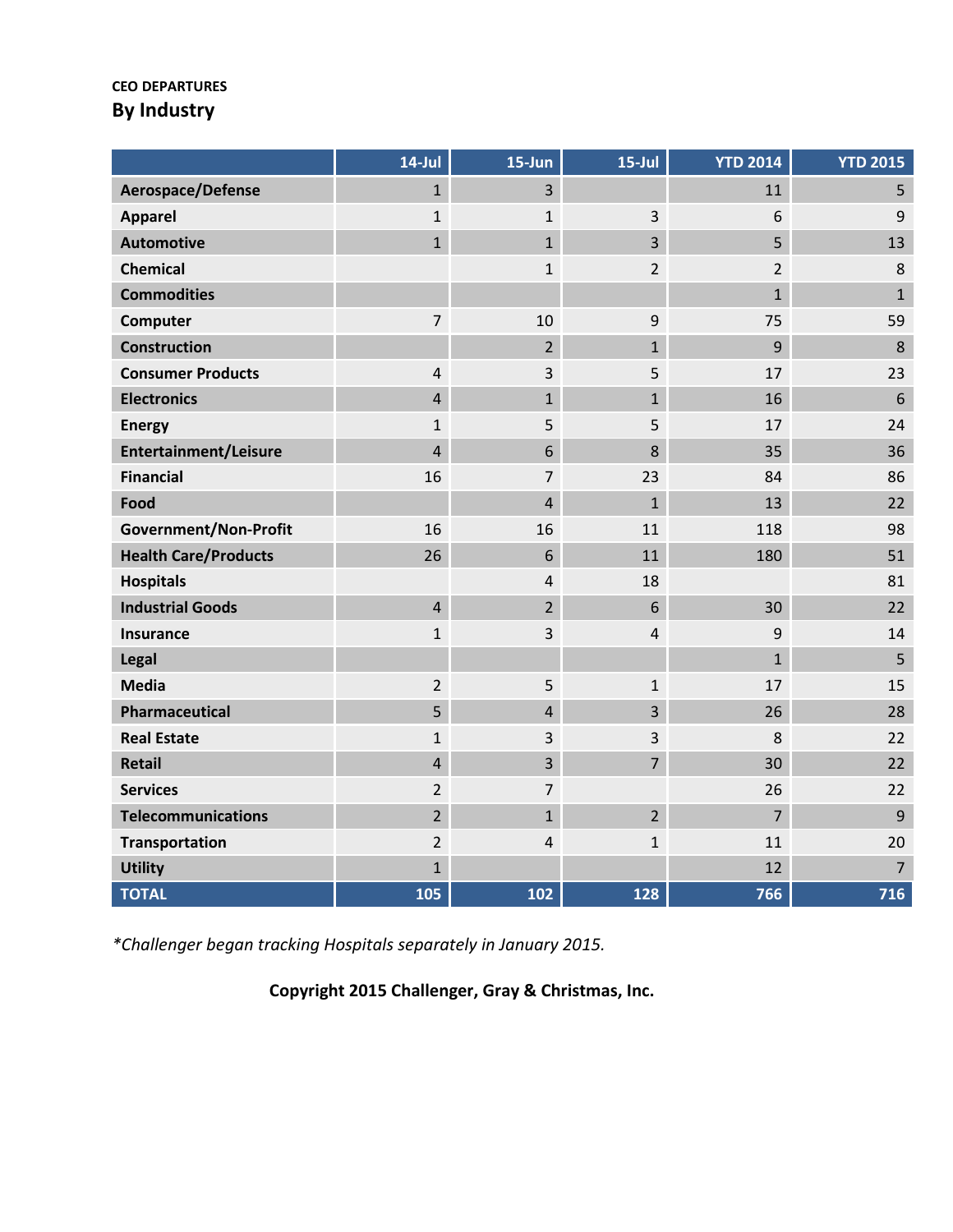# **CEO DEPARTURES By State**

| <b>EAST</b>              | <b>JULY</b>    | $Y-T-D$                 |
|--------------------------|----------------|-------------------------|
| <b>New York</b>          | 5              | 41                      |
| <b>Massachusetts</b>     | 7              | 40                      |
| Pennsylvania             | 9              | 37                      |
| <b>Connecticut</b>       | $\overline{4}$ | 17                      |
| <b>Dist. of Columbia</b> | $\overline{4}$ | 15                      |
| <b>New Jersey</b>        |                | 14                      |
| <b>Maryland</b>          | $\overline{2}$ | $\overline{\mathbf{z}}$ |
| <b>Maine</b>             | $\mathbf{1}$   | 5                       |
| <b>Vermont</b>           |                | 4                       |
| <b>Rhode Island</b>      |                | $\overline{2}$          |
| <b>New Hampshire</b>     | $\mathbf{1}$   | $\overline{2}$          |
| <b>Delaware</b>          |                | $\mathbf{1}$            |
| <b>TOTAL</b>             | 33             | 185                     |
|                          |                |                         |
|                          |                |                         |
| <b>MIDWEST</b>           | <b>JULY</b>    | $Y-T-D$                 |
| <b>Missouri</b>          | 11             | 28                      |
| <b>Illinois</b>          | 6              | 27                      |
| Ohio                     | 7              | 24                      |
| Wisconsin                | $\overline{2}$ | 22                      |
| <b>Minnesota</b>         | $\overline{4}$ | 20                      |
| Michigan                 | 5              | 17                      |
| <b>Nebraska</b>          |                | 9                       |
| <b>Indiana</b>           |                | 7                       |
| <b>Kansas</b>            |                | 7                       |
| lowa                     | $\overline{1}$ | 6                       |

**Copyright 2014 Challenger, Gray & Christmas, Inc.**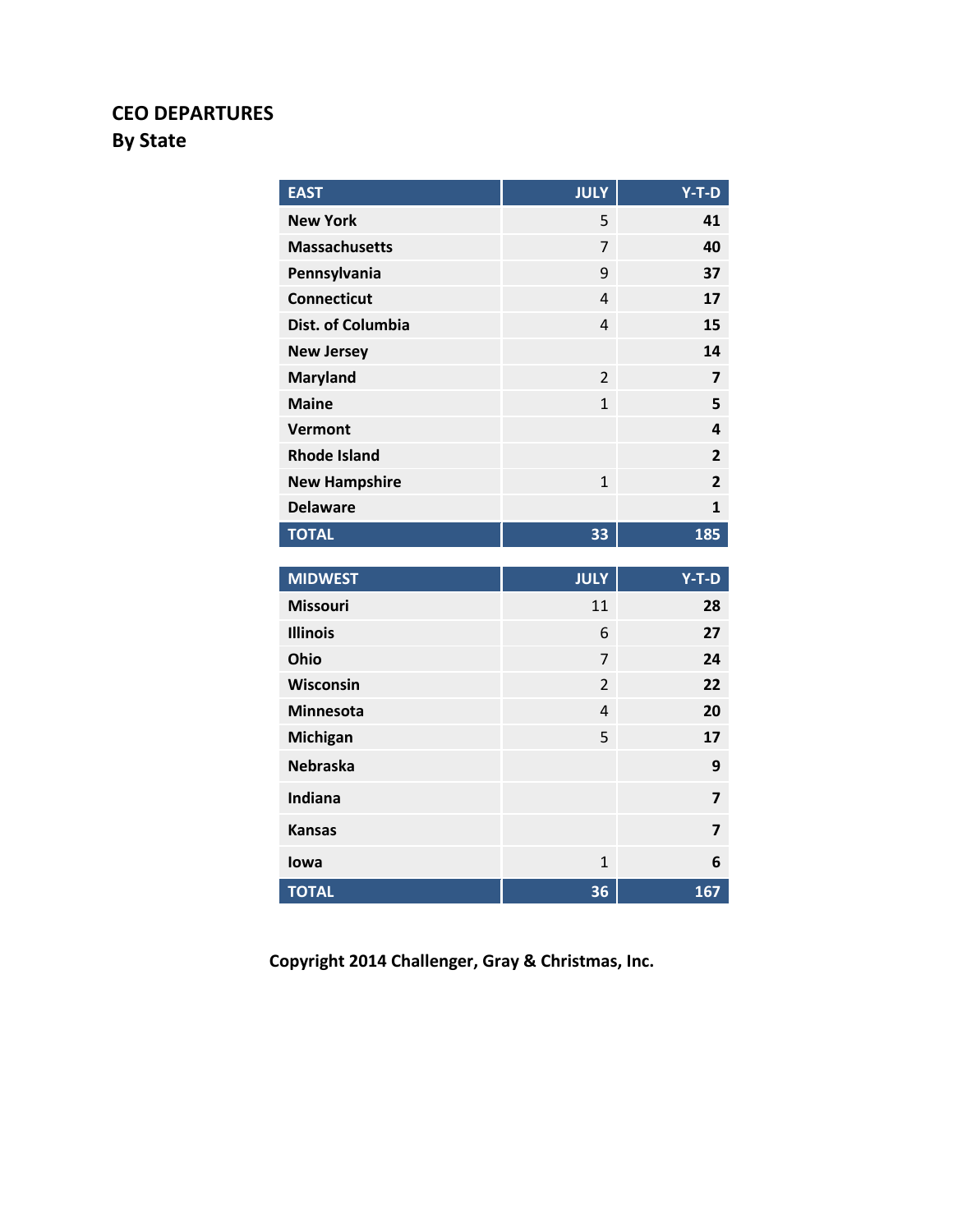## **CEO DEPARTURES**

# **By State**

| <b>WEST</b>                        | <b>JULY</b>    | $Y-T-D$                 |
|------------------------------------|----------------|-------------------------|
| <b>California</b>                  | 13             | 79                      |
| <b>Texas</b>                       | $\overline{7}$ | 48                      |
| Colorado                           | 6              | 27                      |
| Washington                         | $\mathbf{1}$   | 14                      |
| Arizona                            |                | 8                       |
| <b>Nevada</b>                      | $\mathbf{1}$   | $\overline{\mathbf{z}}$ |
| <b>Oklahoma</b>                    | $\mathbf{1}$   | $\overline{\mathbf{z}}$ |
| Oregon                             | $\mathbf{1}$   | 6                       |
| Idaho                              | $\mathbf{1}$   | 6                       |
| <b>New Mexico</b>                  |                | 5                       |
| Utah                               | $\mathbf{1}$   | 4                       |
| <b>Alaska</b>                      | $\overline{2}$ | 3                       |
| <b>Hawaii</b>                      | $\overline{2}$ | 3                       |
| <b>North Dakota</b>                |                | $\overline{2}$          |
| <b>Montana</b>                     |                | $\overline{2}$          |
| <b>South Dakota</b>                | $\mathbf{1}$   | 2                       |
| Wyoming                            |                | 0                       |
| <b>TOTAL</b>                       | 37             | 223                     |
|                                    |                |                         |
| <b>SOUTH</b>                       | <b>JULY</b>    | $Y-T-D$                 |
| <b>Florida</b>                     | 8              | 36                      |
| N. Carolina                        | $\overline{2}$ | 24                      |
| <b>Tennessee</b>                   | $\overline{2}$ | 17                      |
| Georgia                            | $\overline{4}$ | 17                      |
| Virginia                           | $\overline{4}$ | 15                      |
| <b>Alabama</b>                     |                | 7                       |
| Louisiana                          | $\mathbf{1}$   | $\overline{7}$          |
| S. Carolina                        |                | 6                       |
| <b>West Virginia</b>               |                | 5                       |
| Kentucky                           |                | 4                       |
| <b>Arkansas</b>                    | $\mathbf{1}$   | 2                       |
|                                    |                | 1                       |
| <b>Mississippi</b><br><b>TOTAL</b> |                |                         |

**Copyright 2014 Challenger, Gray & Christmas, Inc.**